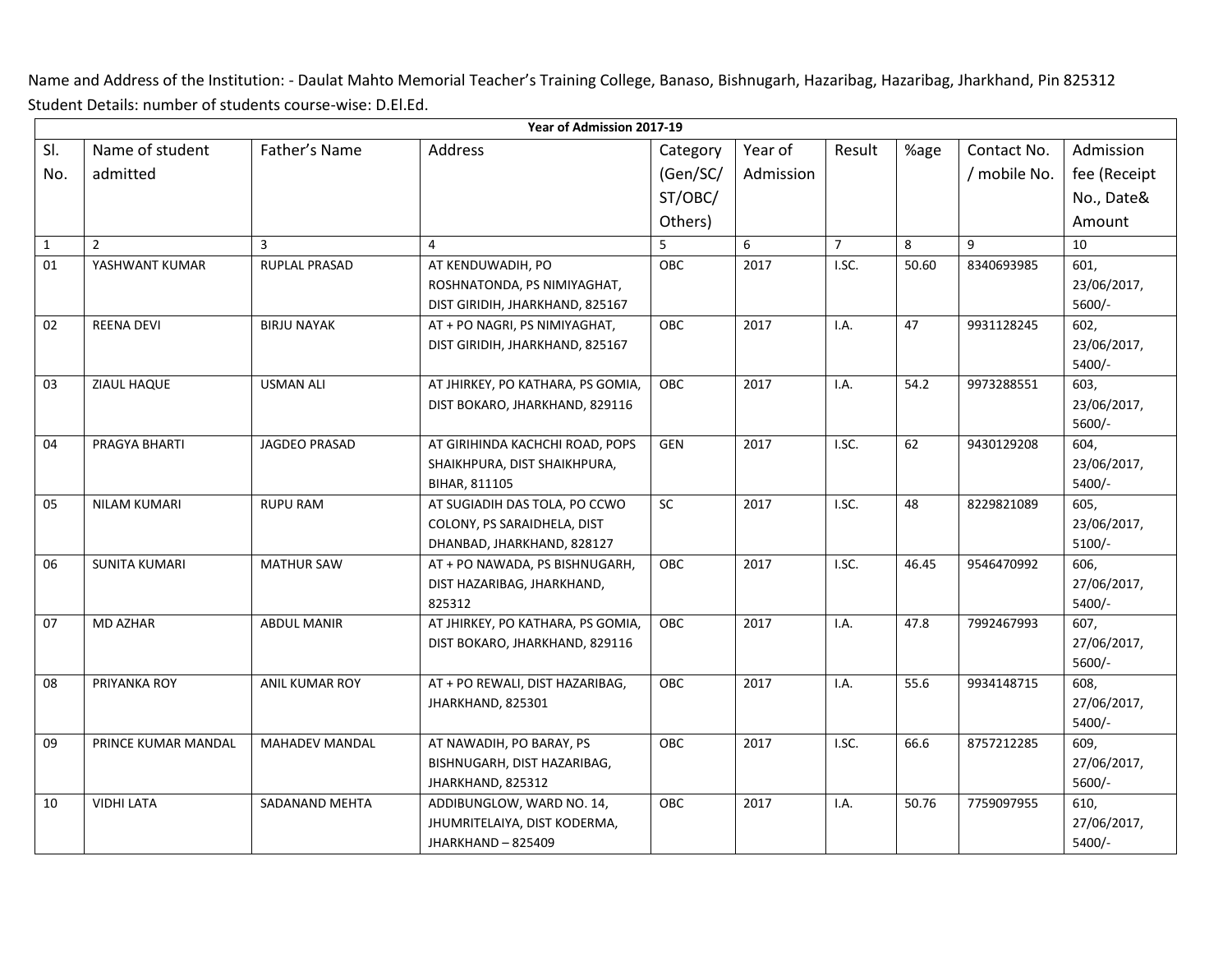| 11 | <b>CHAMELI KUMARI</b>   | <b>MAHENDRA PRASAD</b>  | AT + PO GONIYATO, PS NAWADIH,      | OBC        | 2017 | I.A.                    | 51   | 8873343901  | 611,        |
|----|-------------------------|-------------------------|------------------------------------|------------|------|-------------------------|------|-------------|-------------|
|    |                         | <b>MAHTO</b>            | DIST BOKARO, JHARKHAND,            |            |      |                         |      |             | 28/06/2017, |
|    |                         |                         |                                    |            |      |                         |      |             | 5600/-      |
| 12 | PRITI KUMARI            | <b>NANDKISHOR MAHTO</b> | AT + PO + PS DUMRI, DIST GIRIDIH,  | OE         | 2017 | $\overline{\text{LSC}}$ | 50.8 | 9470381655  | 612,        |
|    |                         |                         | JHARKHAND, 825106                  |            |      |                         |      |             | 28/06/2017, |
|    |                         |                         |                                    |            |      |                         |      |             | 5400/-      |
| 13 | RAJESH KUMAR MAHTO      | MADHO MAHTO             | AT MADMO, PO KHETKO, PS            | OBC        | 2017 | I.SC.                   | 55.2 | 9973813480  | 613,        |
|    |                         |                         | BISHNUGARH, DIST HAZARIBAG,        |            |      |                         |      |             | 28/06/2017, |
|    |                         |                         | JHARKHAND,                         |            |      |                         |      |             | 5600/-      |
| 14 | KHUSHBOO KUMARI         | <b>JITENDRA PRASAD</b>  | AT BRAHMORIYA, PO NAWADA, PS       | OBC        | 2017 | I.A.                    | 48.8 | 7079270879  | 614,        |
|    |                         | <b>MAHTO</b>            | BISHNUGARH, DIST HAZARIBAG,        |            |      |                         |      |             | 28/06/2017, |
|    |                         |                         | JHARKHAND, 825312                  |            |      |                         |      |             | 5400/-      |
| 15 | <b>SUNITA KUMARI</b>    | JEEVLAL MAHTO           | AT + PO KHETKO, PS BISHNUGARH,     | <b>OBC</b> | 2017 | I.SC.                   | 54.8 | 8935908517  | 615,        |
|    |                         |                         | DIST HAZARIBAG, JHARKHAND,         |            |      |                         |      |             | 28/06/2017, |
|    |                         |                         | 825322                             |            |      |                         |      |             | 5600/-      |
| 16 | <b>KULDEEP MEHTA</b>    | NAGESHWAR MEHTA         | AT ASIYA, PO + PS ICHAK, DIST      | <b>OBC</b> | 2017 | I.A.                    | 57.2 | 8757571488, | 616,        |
|    |                         |                         | HAZARIBAG, JHARKHAND - 825402      |            |      |                         |      | 9979642472  | 29/06/2017, |
|    |                         |                         |                                    |            |      |                         |      |             | 5400/-      |
| 17 | <b>USHA KUMARI</b>      | <b>NARAYAN MAHTO</b>    | AT + PO NARAYANPUR, PS PENK,       | <b>OBC</b> | 2017 | I.A.                    | 45   | 7739216566  | 617,        |
|    |                         |                         | DIST BOKARO, JHARKHAND, 829107     |            |      |                         |      |             | 29/06/2017, |
|    |                         |                         |                                    |            |      |                         |      |             | 5600/-      |
| 18 | <b>MANORMA KUMARI</b>   | <b>DURGA PRASAD</b>     | AT + PO + PS BISHNUGARH, DIST      | <b>OBC</b> | 2017 | I.A.                    | 63.4 | 9798913411  | 618,        |
|    |                         |                         | HAZARIBAG, JHARKHAND, 825312       |            |      |                         |      |             | 29/06/2017, |
|    |                         |                         |                                    |            |      |                         |      |             | 5400/-      |
| 19 | <b>KHEERU TURI</b>      | <b>KARTIK TURI</b>      | AT KHARKATTO, PO UCHAGHANA, PS     | SC         | 2017 | I.A.                    | 48.6 | 9955036209  | 619,        |
|    |                         |                         | BISHNUGARH, DIST HAZARIBAG,        |            |      |                         |      |             | 29/06/2017, |
|    |                         |                         | JHARKHAND, 825312                  |            |      |                         |      |             | $5100/-$    |
| 20 | <b>GAYATRI KUMARI</b>   | <b>MOHAN MAHTO</b>      | AT CHANO, PO UCHAGHANA, PS         | <b>OBC</b> | 2017 | I.A.                    | 47.6 | 9801863331  | 620,        |
|    |                         |                         | BISHNUGARH, DIST HAZARIBAG,        |            |      |                         |      |             | 29/06/2017, |
|    |                         |                         | JHARKHAND, 825312                  |            |      |                         |      |             | 5600/-      |
| 21 | <b>AMIT KUMAR SINGH</b> | ANIL KUMAR SINGH        | AT + PO + PS SHIKARIPARA, DIST     | <b>GEN</b> | 2017 | $\overline{\text{LSC}}$ | 55.8 | 8298051016  | 621,        |
|    |                         |                         | DUMKA, JHARKHAND, 816118           |            |      |                         |      |             | 30/06/2017, |
|    |                         |                         |                                    |            |      |                         |      |             | 5400/-      |
| 22 | SHUBHAM KUMAR SINGH     | ANIL KUMAR SINGH        | AT + PO + PS SHIKARIPARA, DIST     | GEN        | 2017 | I.SC.                   | 70.6 | 9162034542  | 622,        |
|    |                         |                         | DUMKA, JHARKHAND, 816118           |            |      |                         |      |             | 30/06/2017, |
|    |                         |                         |                                    |            |      |                         |      |             | 5600/-      |
| 23 | <b>KULDEEP PASWAN</b>   | <b>LOKNATH PASWAN</b>   | AT + PO KARIYATPUR, PS ICHAK, DIST | <b>SC</b>  | 2017 | I.A.                    | 51.8 | 7277245800  | 623,        |
|    |                         |                         | HAZARIBAG, JHARKHAND, 825402       |            |      |                         |      |             | 30/06/2017, |
|    |                         |                         |                                    |            |      |                         |      |             | $5100/-$    |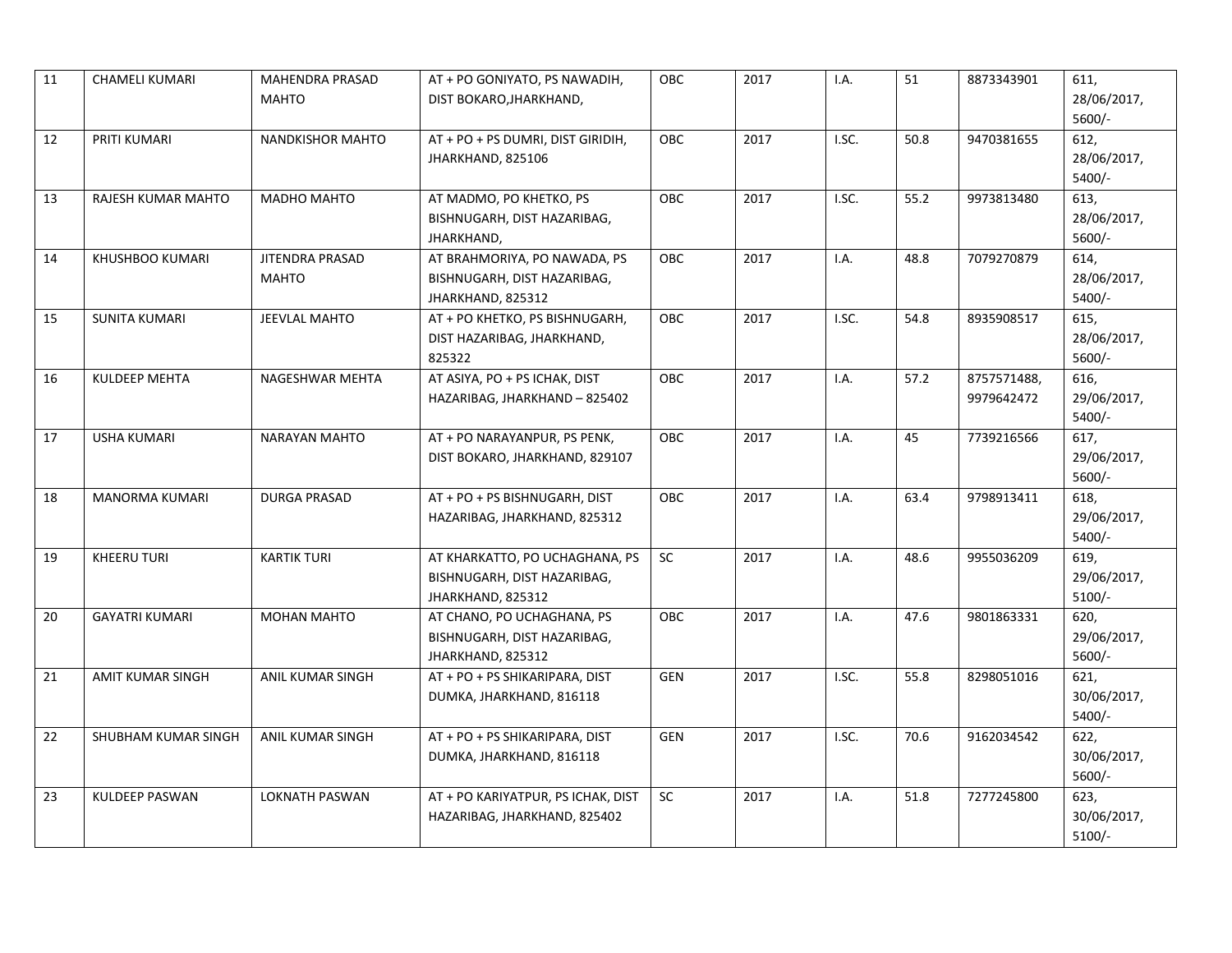| 24 | <b>ANKITA RANI</b>              | <b>HEMLAL MAHTO</b>      | AT + PO + PS BISHNUGARH, DIST<br>HAZARIBAG, JHARKHAND, 825312                    | <b>OBC</b> | 2017 | I.SC.  | 52.4  | 9162905612 | 624,<br>30/06/2017,<br>5600/-   |
|----|---------------------------------|--------------------------|----------------------------------------------------------------------------------|------------|------|--------|-------|------------|---------------------------------|
| 25 | KUMARI KHUSHBU<br><b>PANDEY</b> | <b>RAJKUMAR PANDEY</b>   | AT DUDHPANIYA, PO BARSOT, PS<br>BARHI, DIST HAZARIBAG,<br>JHARKHAND, 825405      | <b>GEN</b> | 2017 | I.A.   | 45.6  | 9162905612 | 625,<br>30/06/2017,<br>5400/-   |
| 26 | <b>KETU KUMAR</b>               | AJIT KUMAR MAHTO         | AT CHILGO, POPS CHATRO CHATTI,<br>DIST BOKARO, JHARKHAND, 825315                 | <b>OBC</b> | 2017 | I.SC.  | 67.4  | 8809409794 | 626,<br>03/06/2017,<br>5600/-   |
| 27 | AASIF JAVED                     | <b>FARIDUDDIN ANSARI</b> | AT TANDWA, PO KHARKI, PS<br>BISHNUGARH, DIST HAZARIBAG,<br>JHARKHAND, 825312     | OBC        | 2017 | I.SC.  | 49.2  | 9561272243 | 627,<br>03/06/2017,<br>5400/-   |
| 28 | <b>SUBHASH KUMAR</b>            | <b>BHIKHAN SAW</b>       | AT + PO KARIYATPUR, PS ICHAK, DIST<br>HAZARIBAG, JHARKHAND, 825402               | OBC        | 2017 | I.COM. | 46.2  | 7277968367 | 628,<br>03/06/2017,<br>5600/-   |
| 29 | <b>AMARJEET BHARTI</b>          | SURESH PRASAD YADAV      | AT KAGJI TOLA, POPS KAHALGAON,<br>DIST BHAGALPUR, BIHAR                          | <b>GEN</b> | 2017 | I.SC.  | 58.2  | 8409020328 | 629,<br>03/06/2017,<br>5400/-   |
| 30 | <b>KIRAN KUMARI</b>             | RAMESHWAR MAHTO          | AT JHIRKEY, PO ULGADA, PS<br>PETARWAR, DIST BOKARO,<br>JHARKHAND, 829123         | <b>OBC</b> | 2017 | I.A.   | 52    | 7970573075 | 630,<br>03/06/2017,<br>$5600/-$ |
| 31 | SAROJNI KUMARI                  | SAHDEO THAKUR            | AT GOLAHU, PO BINDI, DIST BANKA,<br><b>BIHAR</b>                                 | <b>OBC</b> | 2017 | I.A.   | 52    | 8757682818 | 631,<br>04/07/2017,<br>5400/-   |
| 32 | MANISHA KUMARI                  | RAMANAND SINGH           | AT + PO + PS SHIKARI PARA, DIST<br>DUMKA, JHARKHAND, 816118                      | OBC        | 2017 | I.A.   | 61.22 | 8292289219 | 632,<br>04/07/2017,<br>$5400/-$ |
| 33 | <b>MADHU SHAW</b>               | SHYAM NARAYAN SHAW       | AT + PO + PS JAGDISHPUR, DIST<br><b>BHAGALPUR, BIHAR</b>                         | <b>OBC</b> | 2017 | I.A.   | 56.8  | 8757682818 | 633,<br>04/07/2017,<br>$5400/-$ |
| 34 | VIDYOTAMA SHARMA                | RAM PRASAD SHARMA        | AT + PO + PS BISHNUGARH, DIST<br>HAZARIBAG, JHARKHAND, 825312                    | <b>GEN</b> | 2017 | I.A.   | 52    | 9708608806 | 634,<br>04/07/2017,<br>5400/-   |
| 35 | SOHAIB ALAM                     | <b>MD AYUB</b>           | AT BICHRIT, PO BHAR, PS<br>GOLAPAKAR, DIST UTTER DINAJPUR,<br><b>WEST BENGAL</b> | OBC        | 2017 | I.COM. | 68.8  | 8337805852 | 635,<br>05/07/2017,<br>$5400/-$ |
| 36 | <b>NISHA KUMARI</b>             | PRABHAKAR MISHRA         | AT + PO RELIGHARA, DIST<br>HAZARIBAH, JHARKHAND,                                 | <b>GEN</b> | 2017 | I.COM. | 56.2  | 9835932322 | 636.<br>05/07/2017,<br>$5400/-$ |
| 37 | <b>VIKASH YADAV</b>             | <b>TRIDEO YADAV</b>      | AT KARMA, PO SHIVRAJPUR PS<br>LAWALONG, DIST CHATRA,                             | <b>OBC</b> | 2017 | I.A.   | 47.4  | 7739754164 | 637,<br>05/07/2017,             |